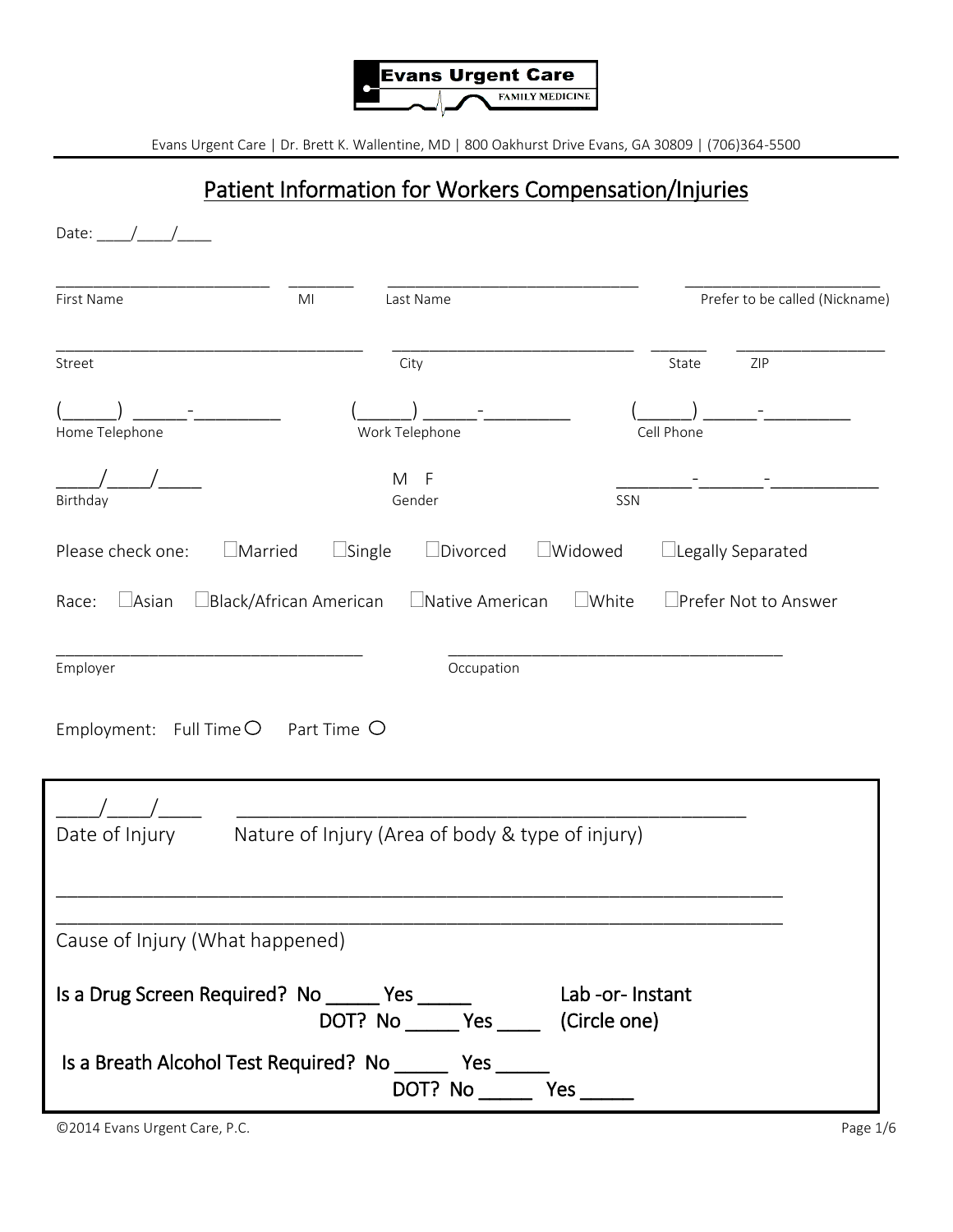# Workers Compensation/Injuries

| Street                                                                                                                                                                     | City           |                                                                                    | ZIP<br>State |
|----------------------------------------------------------------------------------------------------------------------------------------------------------------------------|----------------|------------------------------------------------------------------------------------|--------------|
| Office Telephone                                                                                                                                                           | Fax            |                                                                                    |              |
| Supervisor First Name                                                                                                                                                      | M <sub>l</sub> | Last Name                                                                          |              |
| Authorizing Official First Name                                                                                                                                            | MI             | Last Name                                                                          |              |
| $\frac{1}{\sqrt{2}}\int_{0}^{\sqrt{2}}\left(\frac{1}{\sqrt{2}}\right)^{2}e^{-\frac{1}{2}(\sqrt{2}-\frac{1}{2})}e^{-\frac{1}{2}(\sqrt{2}-\frac{1}{2})}$<br>Office Telephone |                |                                                                                    |              |
| Will a Workers Compensation Insurance Claim be filed? _____ Yes _____ No _____ Unsure                                                                                      |                |                                                                                    |              |
|                                                                                                                                                                            |                | <b>Workers Compensation Insurance</b>                                              |              |
|                                                                                                                                                                            |                | (This information will be REQUIRED to file a Workers Compensation insurance claim) |              |
|                                                                                                                                                                            |                | Claim Number                                                                       |              |
|                                                                                                                                                                            | City           | State<br>ZIP                                                                       |              |
| Insurance Company<br>Street<br>Office Telephone<br>Fax                                                                                                                     |                |                                                                                    |              |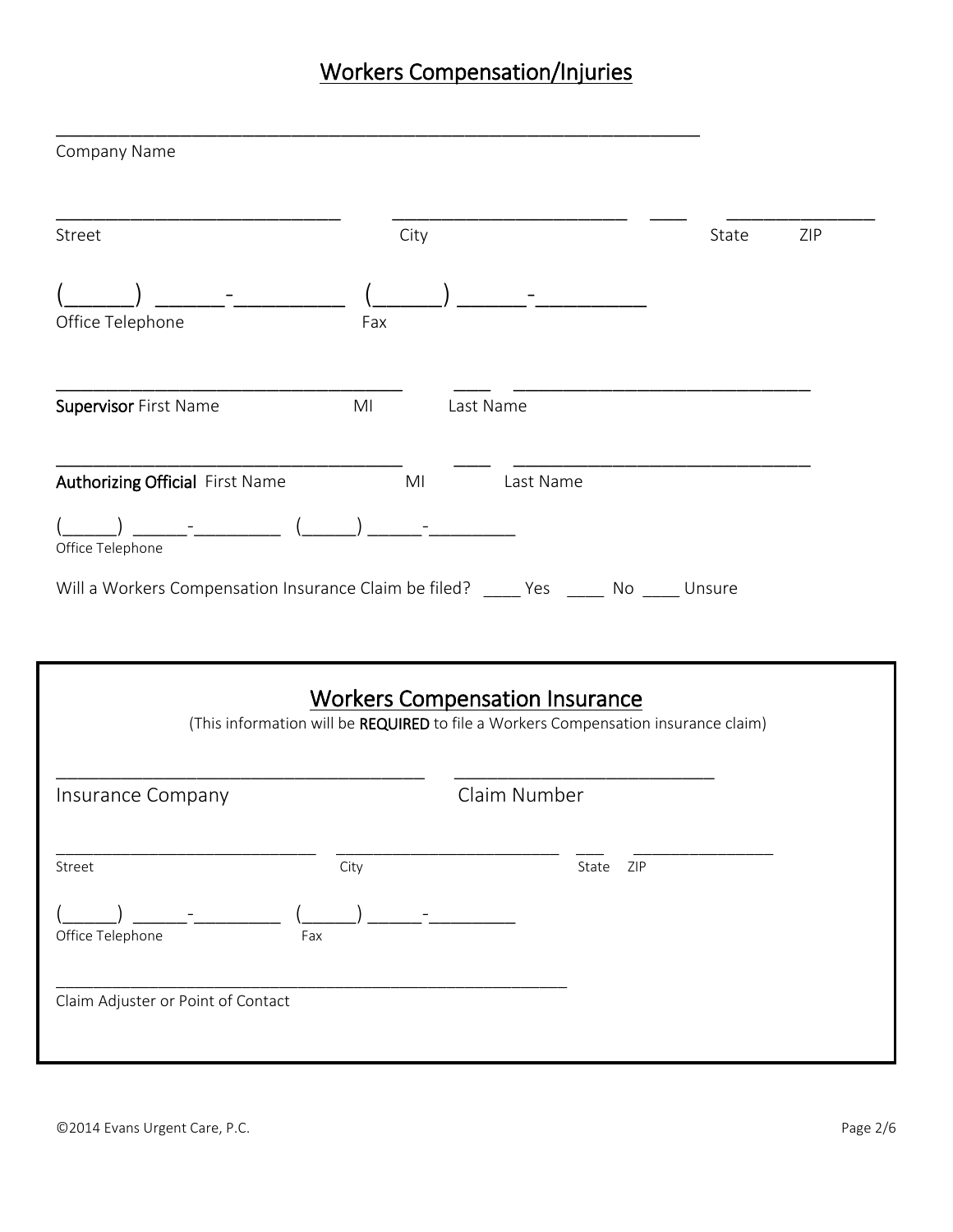

# MEDICAL HISTORY

| <b>Patient Name:</b> | Date of Birth: . | Todav's Date: . |  |
|----------------------|------------------|-----------------|--|
|                      |                  |                 |  |

Do you or have you had any of the following conditions? Please check either "yes" or "no" for each question.

| Abdominal Disease      | Yes $\square$ | No <sub>1</sub> | Gallbladder Trouble       | Yes $\square$ | No <sub>1</sub> | Psoriasis/Eczema          | Yes $\square$ | No <sub>1</sub> |
|------------------------|---------------|-----------------|---------------------------|---------------|-----------------|---------------------------|---------------|-----------------|
| ADD/ADHD               | Yes $\square$ | No <sub>1</sub> | Hay fever/seasonal        | Yes $\Box$    | No <sub>1</sub> | Recurrent Headaches       | Yes $\square$ | No <sub>1</sub> |
|                        |               |                 | allergies                 |               |                 |                           |               |                 |
| Anemia                 | Yes $\square$ | No <sub>1</sub> | Head Injury/              | Yes $\Box$    | No <sub>1</sub> | Shortness of Breath       | Yes $\square$ | No <sub>1</sub> |
|                        |               |                 | Concussion                |               |                 |                           |               |                 |
| Anxiety                | Yes $\square$ | No <sub>1</sub> | Heart Murmur              | Yes $\square$ | No <sub>1</sub> | Sleep Difficulties        | Yes $\square$ | No <sub>1</sub> |
| Asthma                 | Yes $\square$ | No <sub>1</sub> | <b>Heart Palpitations</b> | Yes $\square$ | No <sub>1</sub> | Sinusitis, chronic        | Yes $\square$ | No <sub>1</sub> |
| Arthritis              | Yes $\Box$    | No <sub>1</sub> | <b>Heart Disease</b>      | Yes $\square$ | No <sub>1</sub> | Stools, abnormal          | Yes $\square$ | No <sub>1</sub> |
| Bronchitis, chronic    | Yes $\square$ | No <sub>1</sub> | Hernia, groin             | Yes $\square$ | No <sub>1</sub> | Stroke                    | Yes $\square$ | No <sub>1</sub> |
| Cancer                 | Yes $\square$ | No <sub>1</sub> | High Blood Pressure       | Yes $\square$ | No <sub>1</sub> | Thyroid Disease           | Yes $\square$ | No <sub>1</sub> |
| Chronic Cough          | Yes $\square$ | No <sub>1</sub> | Heartburn                 | Yes $\Box$    | No <sub>1</sub> | Tuberculosis              | Yes $\square$ | No <sub>1</sub> |
| Chest Pain/Pressure    | Yes $\square$ | No <sub>1</sub> | Hepatitis                 | Yes $\square$ | No <sub>1</sub> | Ulcers                    | Yes $\square$ | No <sub>1</sub> |
| Constipation, chronic  | Yes $\square$ | No <sub>1</sub> | Joint Injury              | Yes $\square$ | No <sub>1</sub> | Urine, blood              | Yes $\square$ | No <sub>1</sub> |
| Convulsions/Seizures   | Yes $\square$ | No <sub>1</sub> | Kidney Disease            | Yes $\Box$    | No <sub>1</sub> | Urinary Tract Infections, | Yes $\square$ | No <sub>1</sub> |
|                        |               |                 |                           |               |                 | chronic                   |               |                 |
| Diabetes               | Yes $\Box$    | No <sub>1</sub> | Liver Disease             | Yes $\Box$    | No <sub>1</sub> | Venereal Disease/ STD     | Yes $\square$ | No <sub>1</sub> |
| Insulin or No Insulin? |               |                 |                           |               |                 |                           |               |                 |
| Diarrhea, chronic      | Yes $\square$ | No <sub>1</sub> | Lung Disease, COPD        | Yes $\square$ | No <sub>1</sub> | Vision Trouble            | Yes $\square$ | No <sub>1</sub> |
| Depression             | Yes $\square$ | No <sub>1</sub> | Rashes, recurrent         | Yes $\square$ | No <sub>1</sub> | Weight Loss/Gain          | Yes $\square$ | No <sub>1</sub> |
| <b>Eating Disorder</b> | Yes $\square$ | No <sub>1</sub> | Pneumonia                 | Yes $\square$ | No <sub>1</sub> | Pain - Lower Back         | Yes $\square$ | No <sub>1</sub> |
| Pain - Middle Back     | Yes $\square$ | No <sub>1</sub> | Pain - Upper Back         | Yes $\square$ | No <sub>1</sub> | Pain - Shoulder           | Yes $\square$ | No <sub>1</sub> |
| Pain - Arm             | Yes $\Box$    | No <sub>1</sub> | $Pain - Hip$              | Yes $\square$ | No <sub>1</sub> | Pain - Knee               | Yes $\square$ | No <sub>1</sub> |
| Pain - Ankle           | Yes $\square$ | No <sub>1</sub> | Pain - Neck               | Yes $\square$ | No <sub>1</sub> | Pain - Other:             | Yes $\square$ | No <sub>1</sub> |

Please explain any "yes" answers:

Are you seeing any other doctor for pain medication? Yes  $\Box$  No  $\Box$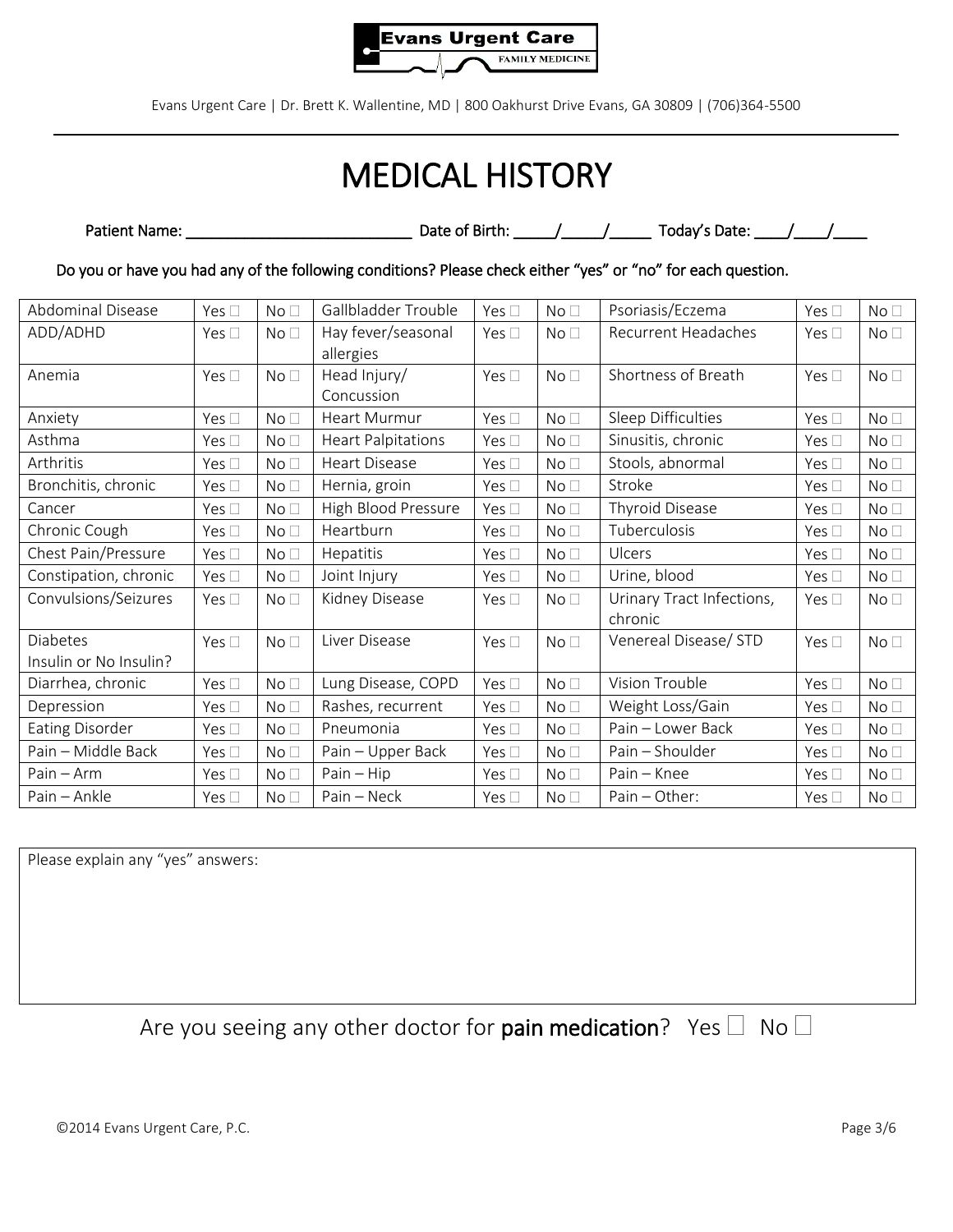#### MEDICAL HISTORY CONTINUED

| Are you a current tobacco user? Yes $\square$ No $\square$<br>If yes, are you interested in quitting? _______ Yes $\Box$ No $\Box$                                  |                                                      |
|---------------------------------------------------------------------------------------------------------------------------------------------------------------------|------------------------------------------------------|
| Do you currently or have you ever: Used illegal drugs? Yes $\Box$ No $\Box$ Abused Alcohol? Yes $\Box$ No $\Box$<br>Abused prescription drugs? Yes $\Box$ No $\Box$ |                                                      |
| Please list your current medications:                                                                                                                               | Please list any drug allergies:                      |
| $\Box$ I do <b>not</b> take any medications                                                                                                                         | $\Box$ I do <b>not</b> have any known drug allergies |

# Family History

#### Do you have a family history (mom, dad, or siblings only) of any of the following? Please check either "yes" or "no" for each question.

| Alcohol Abuse         | Yes $\Box$             | $No+$           | Arthritis            | Yes $\Box$    | $No+$           | Alzheimer's           | Yes [ | No <sub>1</sub> |
|-----------------------|------------------------|-----------------|----------------------|---------------|-----------------|-----------------------|-------|-----------------|
| Asthma                | Yes $\Box$             | No <sub>1</sub> | <b>Birth Defects</b> | Yes $\square$ | No <sub>l</sub> | Cancer                | Yes l | No <sub>1</sub> |
| COPD/ Lung Disease    | Yes $\mathrel{\sqcup}$ | $No+$           | Depression           | Yes $\Box$    | No <sub>l</sub> | <b>Diabetes</b>       | Yes [ | No              |
| Drug Abuse            | Yes $\square$          | No L            | Early Death          | Yes $\Box$    | No              | <b>Hearing Loss</b>   | Yes L | No              |
| <b>Heart Disease</b>  | Yes $\Box$             | No L            | High Cholesterol     | Yes $\square$ | No <sub>1</sub> | Hypertension          | Yes [ | No <sub>1</sub> |
| <b>Kidney Disease</b> |                        | No <sub>l</sub> | Learning Disability  | Yes $\Box$    | No <sub>l</sub> | <b>Mental Illness</b> | Yes [ | No <sub>1</sub> |
| <b>Heart Attack</b>   | Yes $\Box$             | $No+$           | Stroke               | Yes $\Box$    | No <sub>l</sub> | <b>Vision Loss</b>    | Yes l | No <sub>1</sub> |

\_\_\_\_\_\_\_\_\_\_\_\_\_\_\_\_\_\_\_\_\_\_\_\_\_\_\_\_\_\_\_\_\_\_\_\_\_\_\_\_\_\_\_\_\_\_\_\_\_\_\_\_\_\_\_\_\_\_\_\_\_\_\_\_\_\_\_\_\_\_\_\_\_\_\_\_\_\_\_\_\_\_\_\_\_\_\_\_\_\_\_\_\_\_\_\_\_\_

#### Please explain any "yes" answers: \_\_\_\_\_\_\_\_\_\_\_\_\_\_\_\_\_\_\_\_\_\_\_\_\_\_\_\_\_\_\_\_\_\_\_\_\_\_\_\_\_\_\_\_\_\_\_\_\_\_\_\_\_\_\_\_\_\_\_\_\_\_\_\_\_\_\_\_\_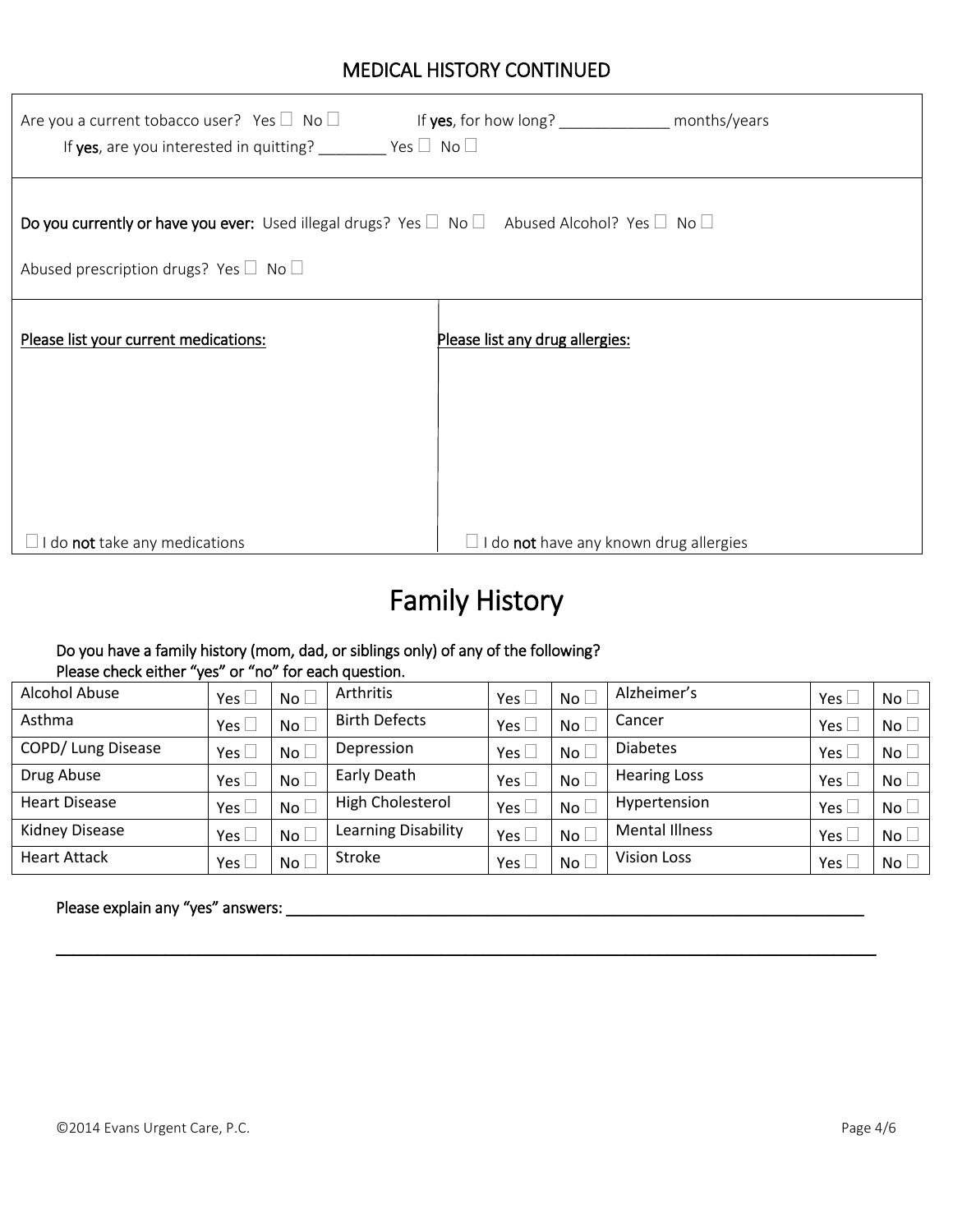

## PATIENT CONSENT FORM

Patient Consent for General Use or Disclosure of Healthcare Information

Patient's Name: \_\_\_\_\_\_\_\_\_\_\_\_\_\_\_\_\_\_\_\_\_\_\_\_\_\_\_\_\_\_ Date of Birth: \_\_\_\_\_\_\_\_\_\_\_\_\_\_\_\_\_\_\_\_\_\_\_\_\_\_\_\_

SSN: \_\_\_\_\_\_\_\_\_\_\_\_\_\_\_\_\_\_\_\_\_\_\_\_\_\_\_\_\_\_ Previous Name (if any): \_\_\_\_\_\_\_\_\_\_\_\_\_\_\_\_\_\_\_\_\_\_\_\_\_\_

I understand that Evans Urgent Care may use and disclose my personal health information in order to help provide health care to me, to facilitate my billing and payment, and for other health care operations. In general, there will be no other uses or disclosures of this information unless I expressly permit it. I understand that sometimes federal or state law may require release of my health care information without my permission. These situations are very unusual. An example would be if I, the patient, expressed to the doctor a threat to hurt someone.

Evans Urgent Care has a detailed document called the "Notice of Privacy Statement" that contains more information about the policies and practices that protect patient privacy. I understand that I have the right to read the "Notice of Privacy Statement" before signing this agreement.

Evans Urgent Care may update the "Notice of Privacy Statement" and that if I request it, Evans Urgent Care will provide me with the most current "Notice of Privacy Statement."

Under the terms of this consent, I can ask Evans Urgent Care to limit how my personal health information is used or disclosed to carry out treatment, payment or health care operations. I understand that Evans Urgent Care does not have to agree to my request. If Evans Urgent Care does agree to my request, I understand that Evans Urgent Care will follow the agreed limits.

I may cancel this consent in writing at any time by doing ONE of the following:

1: Signing and dating a form that Evans Urgent Care can give me called "Revocation of Consent for Use and Disclosure of Healthcare Information", OR

2: Writing, signing and dating a letter to Evans Urgent Care. This letter will state that I am revoking my consent to use and disclose my personal health information for treatment, payment and healthcare operations.

If I revoke this consent, Evans Urgent Care does not have to provide me with any further healthcare services.

\_\_\_\_\_\_\_\_\_\_\_\_\_\_\_\_\_\_\_\_\_\_\_\_\_\_\_\_\_\_\_\_\_\_\_\_\_ \_\_\_\_\_\_\_\_\_\_\_\_\_\_ \_\_\_\_\_\_\_\_\_\_\_\_\_\_

\_\_\_\_\_\_\_\_\_\_\_\_\_\_\_\_\_\_\_\_\_\_\_\_\_\_\_\_\_\_\_\_\_\_\_\_\_\_ \_\_\_\_\_\_\_\_\_\_\_\_\_\_\_\_\_\_\_\_\_\_\_\_\_\_\_\_\_\_

My signature below indicates that I have been given a chance to review the current version of Evans Urgent Care's "Notice of Privacy Act Statement." My signature indicates that I agree to allow Evans Urgent Care to use and disclose my personal health information to carry out treatment, payment and healthcare operations.

Signature of Patient or legally authorized agent Date Date Date Time

Printed Name if authorized agent signs The Relationship to patient